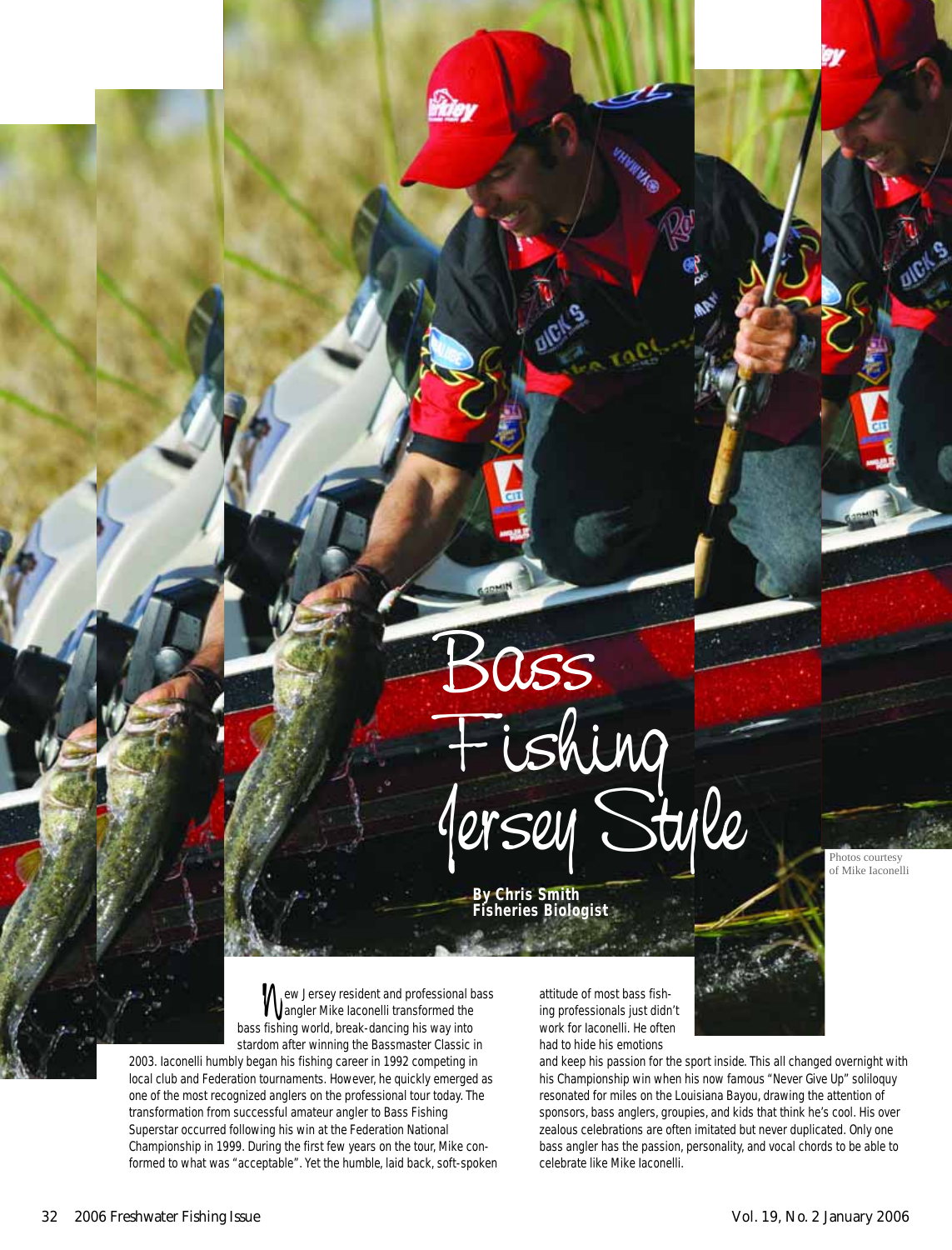Like many anglers Iaconelli began fishing at an early age. In a recent conversation with Mike, he recounts his mom showing him pictures of himself fishing, at about the age of two. "Fishing was always a big part of the family. Family vacations with my grandfather, uncle, and my mom were often centered around fishing." Iaconelli admits that he always had a passion for fishing but it wasn't until he joined his first bass club "Top Rod Bassmasters", while attending college at Rowan University, that he really got into tournament angling. Iaconelli says that he was always competitive in sports and tournament bass fishing seemed to have the best of both worlds. Iaconelli did not intend to become a professional angler, majoring in public relations and advertising while in college. However, his talent and marketability have launched him into a very successful career.

As an angler and a fisheries biologist it is interesting to speak with others who are passionate about the fisheries resources of New Jersey. Mike Iaconelli is one of these individuals. After six months on the road competing in bass

tournaments, attending sponsor commitments, and logging thousands of frequent flyer miles, Iaconelli had a few minutes to spare while preparing tackle for the 2005 Bassmaster Classic in Pittsburgh. I was able to ask him some questions about bass fishing in his Home State and his opinion of fisheries management in New Jersey.



# **CS:** What are your five favorite public bass lakes in New Jersey?

**MI:** My five favorite public bass lakes in New Jersey would have to be Manasquan Reservoir, Assunpink Lake, Newton Lake, Cooper River Lake

and Rainbow Lake. These are just awesome lakes. (He also favors two private lakes in New Jersey for bass fishing: Alloway Lake and Pallatine Lake.)

### **CS:** What are your thoughts on Trophy Bass Regulations?

**MI:** I'm completely supportive of Trophy Bass Regulations and would like to see more lakes managed this way. Like many bass anglers, I was apprehensive when the program was initiated, but now I believe it's one the best programs that ever happened ... Hands down Assunpink Lake is one of the best big-fish lakes in the state. It's the only lake that I know of that I can catch a five pound bass every time I go there ... Ten years ago, when I was still fishing local club tournaments at Parvin Lake, I would catch a lot of bass 12 to 13 inches. Ten years of Trophy Bass Regulations have made three- to four-pound bass very abundant.

## **CS:** When is your favorite time of year to fish in New Jersey?

**MI:** Pre-spawn, definitely. Late March and early April is the best time of year to catch really big bass.

**CS:** What are a couple of lures you would recommend for a beginning angler who wants to start bass fishing?

**MI:** The number one lure I would recommend is a plastic worm. This bait is extremely versatile. When I was young and started bass fishing the shallow waters of South Jersey, I would use a weightless Texas-rigged plastic worm all the time. Sometimes I would put small split shot in front of the worm, if I wanted my worm to sink a little deeper. I could slide the split shot up the line about a foot and have a mini-Carolina rig or I could push the weight up tight to the head of the worm for fishing around thick cover. It's a great versatile rig that anglers of all skill levels can fish.

When I was working at Dick's Sporting Goods, I often got asked what lures to buy, and I would often suggest using a spinnerbait. The simple safety-pin-style spinnerbait is a lure that everyone can fish.You just chuck it out and reel it in, and it's going to catch bass. It imitates small shad and minnows that the bass feed on.

The third lure that I would recommend is a topwater lure. Zara spooks, pop-Rs, and buzzbaits are all good baits. These are visual baits, which is good for a beginning angler.You don't have to imagine what the bait is doing below the surface because you can see exactly what it is doing. When you twitch the rod tip, you can see how it moves. Topwaters are very easy to use. If an angler gets a bite and catches a fish on a topwater, they're hooked for life! This is the most exciting technique there is!

#### **CS:** How can anglers become more successful?

**MI:** The one thing that I can tell anglers that will make them more successful is the importance of fishing around cover. When I was growing up, I avoided cover like it was the plague. I didn't want to get my lure stuck. Now I

can't stress enough the importance of fishing around cover. This doesn't necessarily mean the traditional cover types of grass, wood and rock. This means any type of object that a bass can relate to such as concrete, tires or bridges. Don't be afraid to throw your lure near stuff in the water.

**CS:** Do you feel that being from New Jersey has helped or hindered your fishing career?

**MI:** You know, I actually get asked this question a lot. People often ask, how did you get into bass fishing being from New Jersey? I tell them about the

great diversity of habitats and kinds of lakes and river systems that we have in New Jersey. With so many different waterbodies so close together, New Jersey is an excellent place to learn bass-fishing skills. We have ponds, lakes, reservoirs, rivers, clear water, stained water and muddy water. New Jersey has so much to offer.

Fishing here taught me versatility, which allows me to be able to compete on the tour. When I went to the Potomac River in Maryland for the first time, it was similar to fishing the Delaware River. When I went to Kerr Reservoir in Virginia and flipped bushes, it was just like going to Almonesson Lake. When I went to Lake Toho in Florida for the first time, I said, Wow! This looks just like Union Lake.

**CS:** How can New Jersey Division of Fish and Wildlife improve bass fishing in New Jersey?

**MI:** I believe there are four specific areas to target that will help the bass fishing in New Jersey. Fish ladders are great for developing a better bass fishery. Fish ladders are primarily constructed for the purpose of increasing spawning area for migratory fish such as river herring and American shad. The secondary benefit is they enhance the forage base and ultimately increase the growth rates of predator game species. Cooper River Lake has significantly benefited from the addition of a fish ladder.

Improving or maintaining habitat in the form of vegetation or brush piles also helps the bass fishing. Lakes that are void of cover would benefit from the addition of brush piles. Lakes with good habitat should be maintained. Lake Associations often try to kill all the vegetation, which devastates the bass population.

Lakes with high fishing pressure, population density, and harvest rates could be stocked more regularly with bass to supplement the existing fishery. While fishing a tournament in February 2005 on Lay Lake, Alabama, every angler in the tournament was a given a bag of fingerling bass in the morning at the start of the tournament. We released the bass at the first spot we stopped at in the morning. This was really cool being able to help the fishery by stocking fish.

Providing additional access to shoreline anglers, not just constructing *continued on page 42*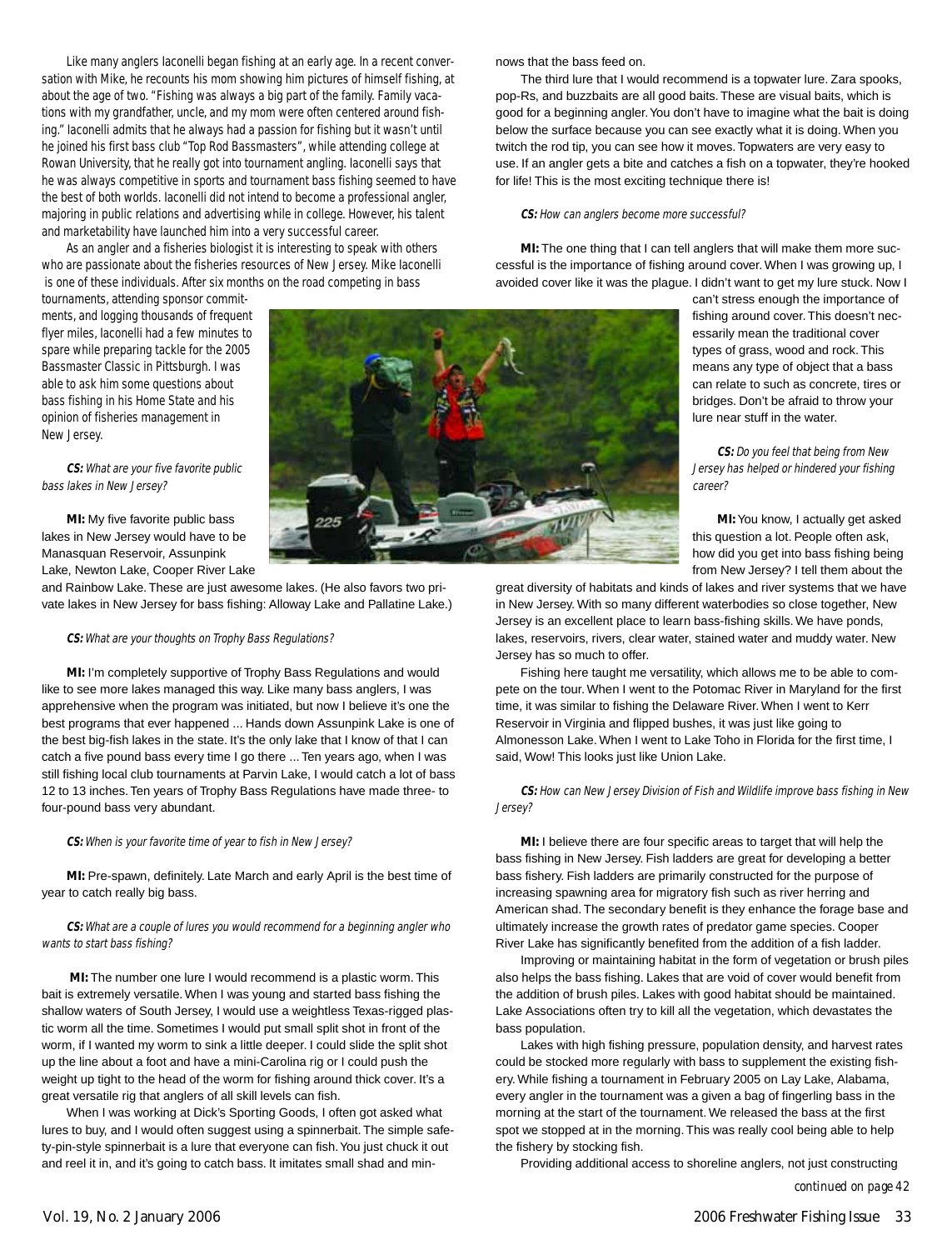

**Walleye, Delaware River** 

**Smallmouth Bass, Delaware River** 

**Hybrid Striped Bass, Lake Hopatcong** 

Stocked in 2005 by

# Fishing Hotspots & How to Lure Them In!

| <b>Species</b>             | Hotspots                                                                                                                                     | <b>Lures and Baits</b>                                                                                     | NJ Fish and Wildlife's<br><b>Hackettstown Hatchery</b>          |
|----------------------------|----------------------------------------------------------------------------------------------------------------------------------------------|------------------------------------------------------------------------------------------------------------|-----------------------------------------------------------------|
| <b>Largemouth Bass</b>     | Assunpink Lake<br>Manasquan Reservoir<br>Parvin Lake<br>Rainbow Lake<br>Swartswood Lake                                                      | Soft Plastic Creature Baits<br>Lizards, Worms, Tubes<br>Crankbaits<br>Spinnerbaits                         | Fish stocked for derbies                                        |
| <b>Smallmouth Bass</b>     | Clinton Reservoir<br>Echo Lake Reservoir<br>Merrill Creek Reservoir<br>Oak Ridge Reservoir<br>Round Valley Reservoir<br>Split Rock Reservoir | <b>Topwater Lures</b><br>Greenpumpkin Tube<br>Chartreuse Spinnerbait<br>Suspending Jerkbait                |                                                                 |
| <b>Hybrid Striped Bass</b> | Lake Hopatcong<br>Manasquan Reservoir<br>Spruce Run Reservoir                                                                                | Drift Herring and Shiners<br>Crankbaits/Rattletraps<br><b>Stickbaits</b>                                   | 65,548<br>4" fingerlings                                        |
| Walleye                    | Canistear Reservoir<br>Delaware River<br>Greenwood Lake<br>Lake Hopatcong<br>Monksville Reservoir<br>Swartswood Lake                         | Spinner Blade Worm Harness<br>Crankbaits<br>Lead Head Jig Tipped with Fathead<br>Nightcrawlers and Leeches | 282,111<br>2" fingerlings<br>35,000 (approx.)<br>4" fingerlings |